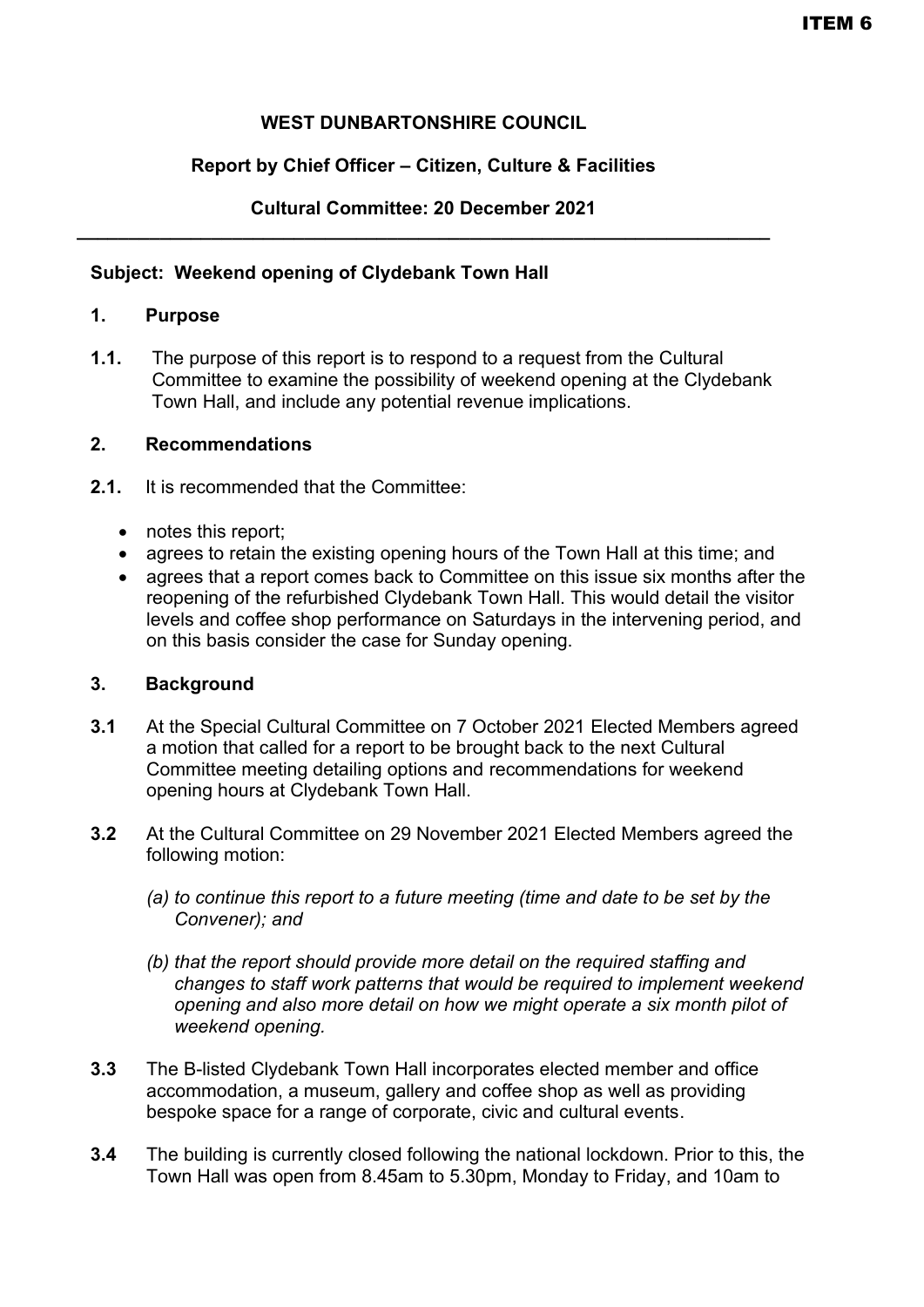4pm on Saturday. The museum and gallery were open 10am to 4pm, Tuesday to Saturday and the coffee shop was open 11am to 1pm, Monday to Friday.

- **3.5** A £3.6m restoration and renovation project was undertaken jointly by the Scottish Government, Scottish Enterprise and West Dunbartonshire Council in 2011 to 2013 based on a proposal to change the Town Hall into a commerciallyfocused venue for the Council and local area, creating the Clydebank Museum and Gallery, the Garden Gallery and garden and the coffee shop. Despite these additions, the venue has subsequently struggled to attract visitors in significant numbers and to generate income from those who do attend. As a result, in the years leading up to the pandemic officers focussed on event bookings in order to attract revenue and achieve income targets.
- **3.6** The report to Cultural Committee in November 2019 on the Town Hall refurbishment outlined a number of issues behind this lack of footfall. These included the small size of the museum and gallery which inhibited the ability to attract prestigious exhibitions on a regular basis. This meant the exhibitions that were displayed tended to be more modest and less able to attract visitors from across West Dunbartonshire and beyond. Footfall was on average less than 10 people per day and the numbers differed very little between weekdays and weekends.
- **3.7** This low footfall undermined the business case for the coffee shop which was predicated on a regular flow of visitors to the museum and gallery. With only a handful of daily customers and takings of as little as £11 per day this provided an unsustainable performance level. Staffing costs and food waste mean this represents an inefficient use of resources.
- **3.8** In addition the original Coffee Shop location between the existing Museum and Lesser Hall suffered from a lack of natural light and no view making it an illdefined venue. This contributed to the failure to attract regular non-museum customers.
- **3.9** Committee agreed to resolve these issues in November 2019 and February 2021 by removing the coffee shop from its existing location to allow for the creation of an expanded and upgraded gallery space. This larger and more modern facility could attract more prestigious exhibitions, and in turn, higher levels of footfall to the Town Hall. In addition the coffee shop would have become a self-service facility in the more attractive garden gallery with views and easy access to the re-landscaped Town Hall garden.
- **3.10** In August and October 2021 the Cultural Committee agreed motions which changed the plans for the Town Hall. These included not accepting the concept design for the new gallery area as previously agreed, and instead proceeding with an amended design of the booth area to create a partitioned space. This partitioned space is not supported by climate control technology – as is the case in the original gallery spaces - making it unsuitable for the display of high-quality artwork. In addition the Cultural Committee and the Town Hall Working Group have also indicated that they wish to maintain largely static art exhibitions in the current Gallery 1, 2 and 4. These are to include a display of the Council's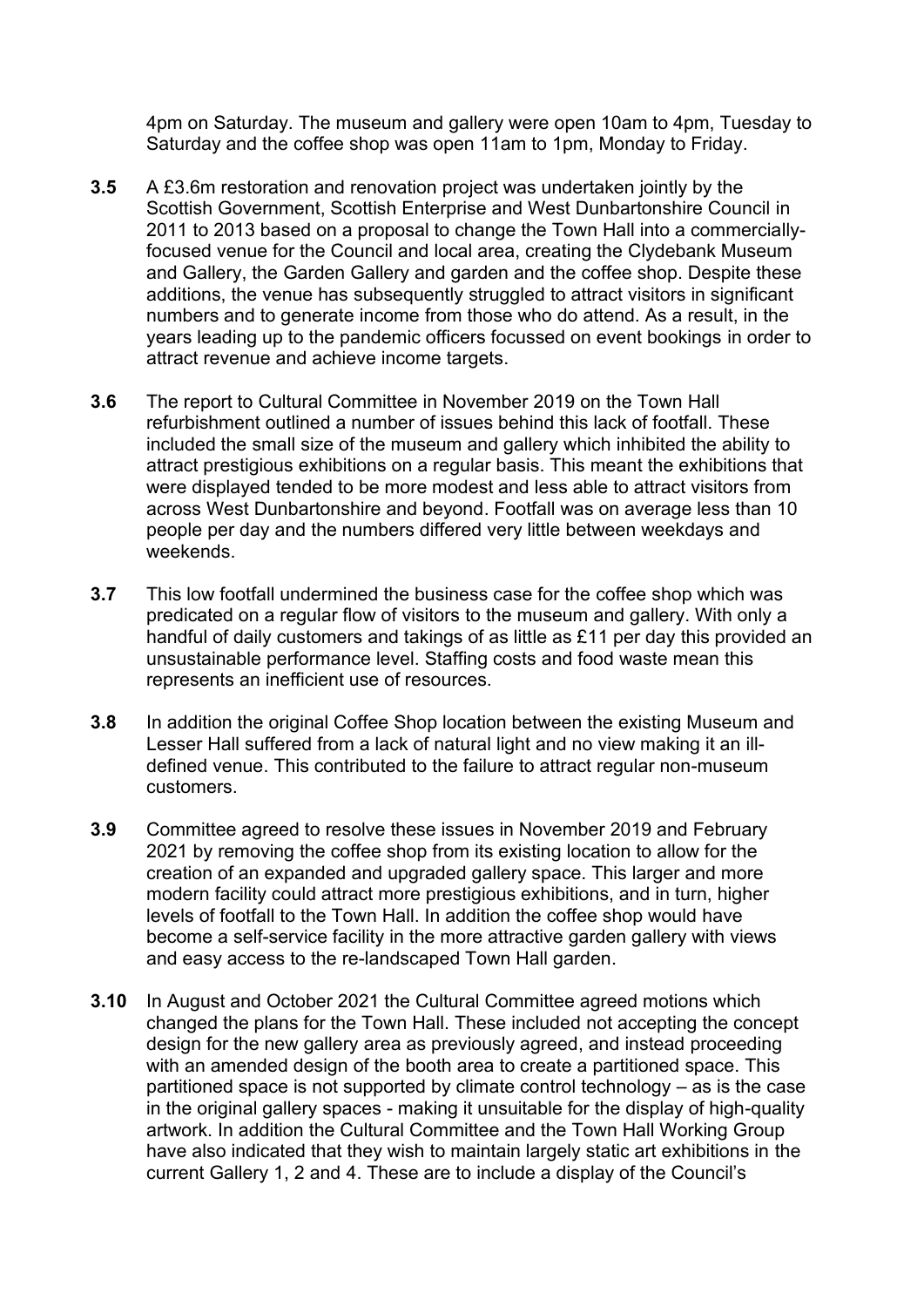Scottish Colourist collection, the soon-to-be-purchased 20<sup>th</sup> Century Women's Artists, and a new Children's Museum. While these are undoubtedly quality displays, it is the view of officers that there is a risk that visitor numbers will fall in the medium and long-term because once an individual has seen these static exhibitions once or twice they are unlikely to return on a regular basis. If effective climate control measures can be installed in the Garden Gallery, it may be possible in future to attract touring exhibitions to this space. This will not be an option in 2022/23 as there are a number of wedding bookings in the Garden Gallery throughout the year which would need to be fulfilled. With this in mind, and based on performance levels outlined at 3.5, officers would expect to see around 10 additional visitors per week by opening on a Sunday in the next financial year.

**3.11** In addition members agreed a motion to retain the coffee shop's existing location between the museum and gallery and the Lesser Hall, and to keep it staffed rather than self-service. This coffee shop layout will be smaller than the original and it is anticipated it will have a reduced seating capacity for customers. As a result officers believe there is a risk that the coffee shop performance will stay at previous levels.

## **4. Main Issues**

- **4.1** In preparation of this report officers contacted 17 Town Halls across Scotland - including Glasgow City Halls, Greenock Town Hall, Milngavie Town Hall, and Ayr Town Hall. Of these only three were open to the public – except for event bookings - on a Saturday (Paisley Town Hall, Stornoway and Rutherglen). None were open to the public on a Sunday. Officers tried to contact a further 15 Town Halls but the venues did not answer the telephone and there was no information on their website.
- **4.2** In response to the request of Committee for officers to detail options and recommendations for weekend opening at Clydebank Town Hall, officers have settled on two possible options for consideration. It should be recognised that both would put significant pressure on the employees who would work on these Sundays. This is because on any Sunday morning after a large wedding or other event in the Main Hall there is likely to be a significant clean-up required in order to get the building ready for a public opening. Should there be any issues with the building then getting fast responses on a Sunday morning is going to be challenging and cause further anxiety for staff. This also could lead to dissatisfaction from members of the public who might visit the building early in the day and find it not at the standard they would usually expect. This situation illustrates the competing challenges of the building as officers attempt to successfully provide an events space, a civic space, a museum gallery, a coffee shop, and accommodation for Elected Members and Members Services.

# **Option 1 – Full Opening (see Appendix 1)**

**4.3** The Town Hall could move to a full 7-day-a-week operation in order that members of the public could visit the museum and gallery and the coffee shop on any given day.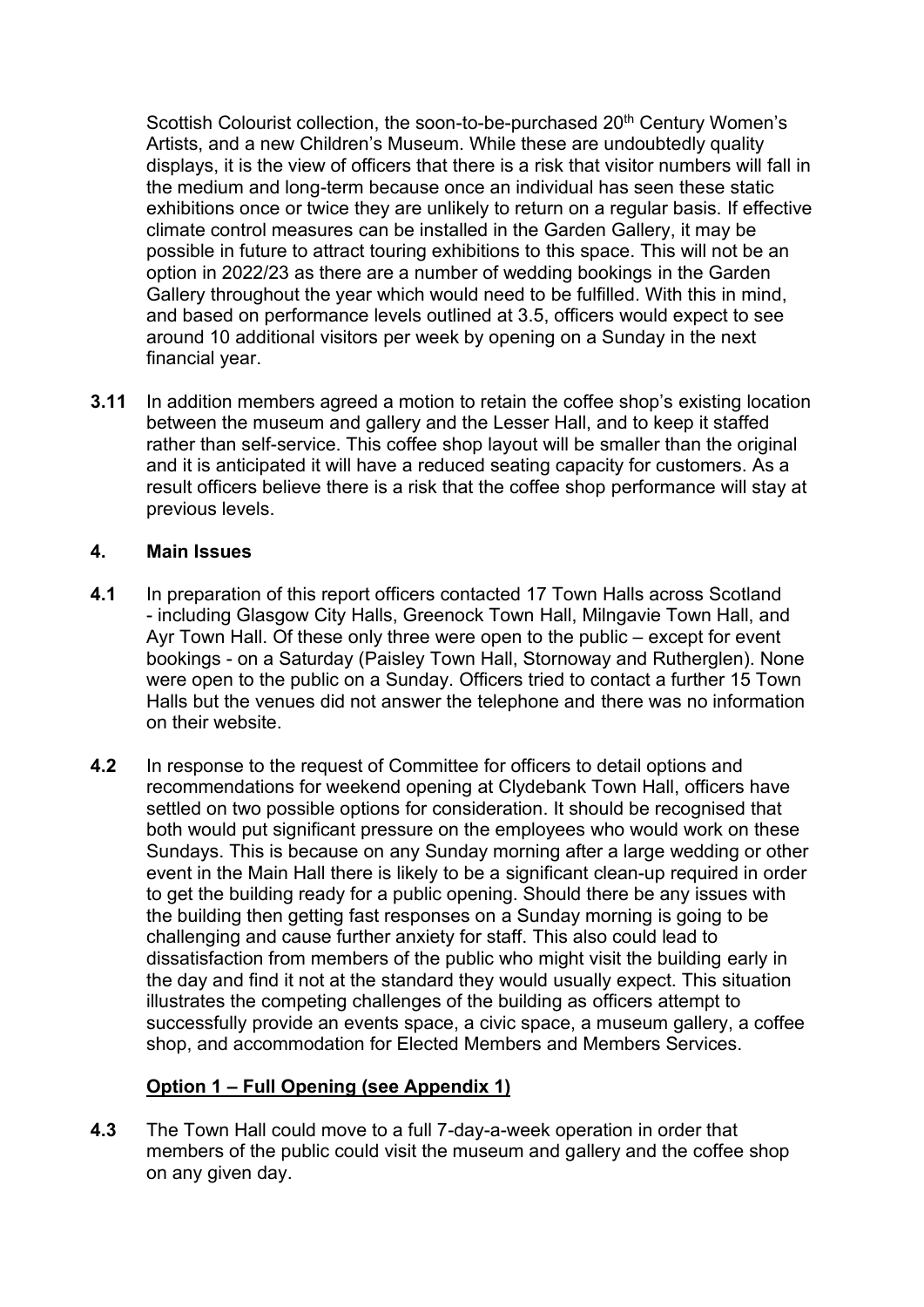- **4.4** Officers have recently finalised a new employee structure at the Town Hall. The intention was that this structure would include enough employees to cover the existing opening hours of the Town Hall. In response to a motion agreed at Cultural Committee for a staffed coffee shop, two part-time Catering Assistants will be added to the proposed structure and recruitment completed once Council has considered its budget for 2022/23 in March 2022.
- **4.5** If Elected Members wished to see a full 7-day operation then officers would need to recruit an additional number of employees to cover the extra hours, and mitigate the risk of any complications with the Working Time Regulations 1998. In effect this would be the creation of a second operational team to work Fridays to Sundays and support the existing team. It is estimated that this would cost up to approximately £115,000 per year. There would also likely be some increase in property costs, such as utility bills. It is difficult to accurately estimate this, however, as an indicative figure the building currently costs around £200 daily for heating, lighting and electricity. As a result there would be an estimated £10,000 additional annual cost for utilities following this decision, with limited income to offset. As a result this option would require approximately £125,000 of additional costs to be added to the revenue budget being prepared for 2022/23.

## **Option 2 – Changed Opening Hours (See Appendix 1)**

- **4.6** The Town Hall Working Group has previously discussed the potential to close the building to the public on Mondays and Tuesdays in order to facilitate opening on Sundays. In considering this approach it needs to be remembered that the Town Hall provides office accommodation Monday to Friday for Elected Members and Elected Member Support Services. As a result even a closure to the public early in the week would still create a scenario where the building was operational 7-day-a-week. The full team would not be required at work when the building was closed to the public, but there would still need to be a Facilities Assistant as well as a Team Leader and Events Assistant onsite. It is estimated that this expanded team would cost approximately £30,000 per year. In addition, closing on a Monday and Tuesday and opening on a Sunday would mean there was one less day per week than present to undertake events at the Town Hall. In addition, there would be one day less to meet event organisers on site for tours to secure future bookings. As a result there is likely to be an impact on future income targets. There would also be the previously mentioned increased property costs. In total, this option would create additional revenue costs of approximately £50,000 per year.
- **4.7** In Option 2 there would also be staffing implications as existing employees have contracts in place for Monday to Friday, and Monday to Saturday working. To move up to five employees on to new work patterns would require a contractual change. It is possible that these employees may not wish to move to permanent weekend working and as such there could be employee relations issues, with trade union opposition considered likely. This might ultimately lead to employees being displaced onto the SWITCH policy to find alternative roles.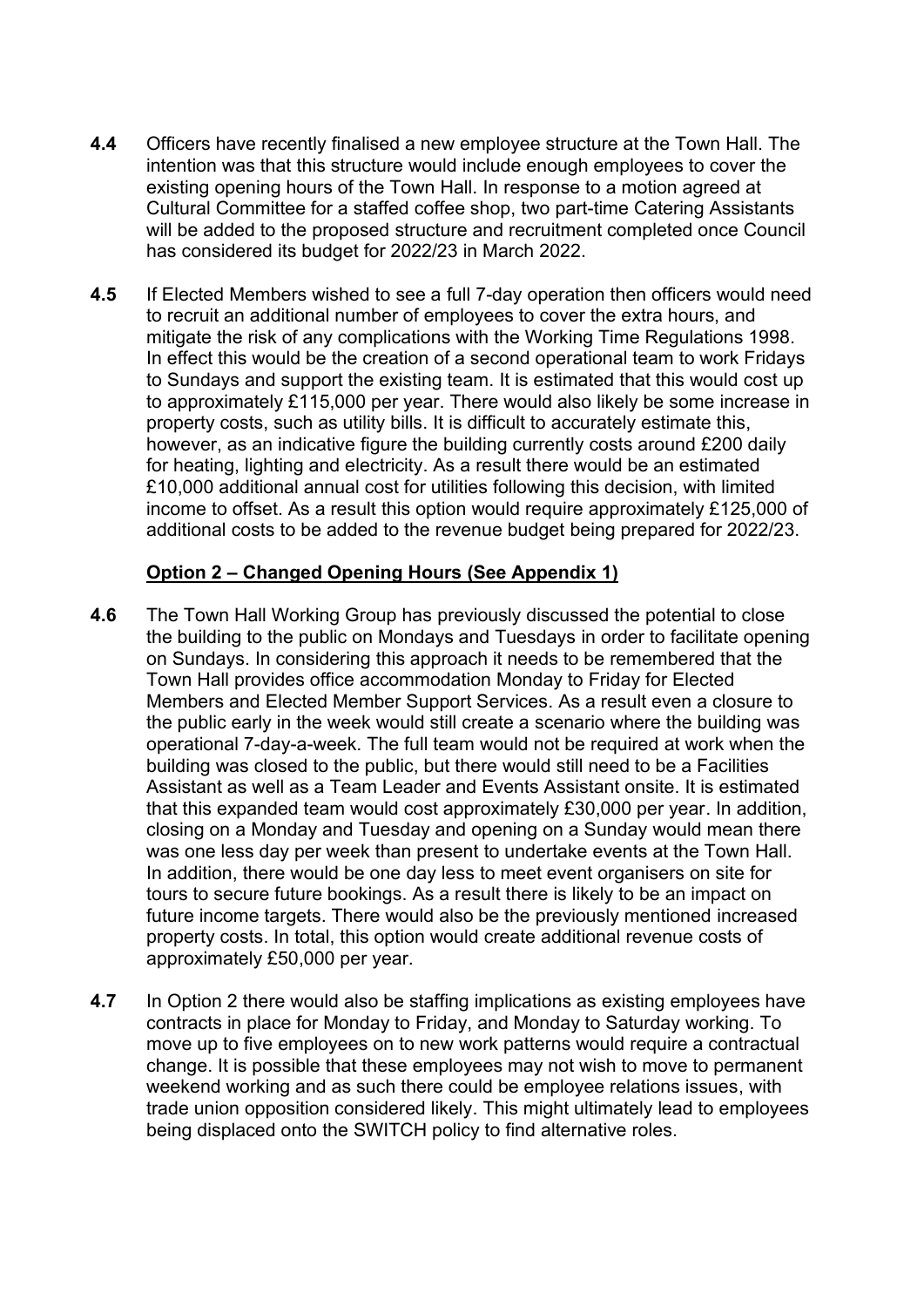- **4.8** The motion from the November 2021 Cultural Committee asked officers to provide more detail on how the Council might operate a six month pilot of weekend opening. Should Committee wish to progress such a pilot from April 2022 then the additional budget required to staff the weekend rota would need to be considered and agreed by Council at the budget setting meeting in March 2022. For both Option 1 and Option 2 there would then need to be a period of recruitment likely to take three months which would mean the new employees would not be able to support the change in hours until July 2022. In addition the short-term and part-time nature of these contracts would make them relatively unappealing to quality candidates. Any individuals who were appointed would likely be open to longer term opportunities elsewhere – particularly as the pilot drew to a close - and so there would be a good chance of high-turnover within this temporary new team. This would make the sustainable operation of weekend opening at the Town Hall very challenging for the management team, with likely gaps appearing in the rota that were not easily filled.
- **4.9** If Option 2 was to be selected for a six month pilot then there would be a significant and potentially unacceptable disruption to employees to facilitate this change. Employees unwilling to work every Saturday and Sunday during the trial period could find themselves displaced and redeployed into other roles at the Council either permanently or temporarily until the pilot was at an end. This is likely to generate even stronger opposition from the Trade Unions than a permanent move to Option 2. It is strongly recommended this approach is not pursued, especially given the limited evidence at this point that the visitor numbers would warrant such an unsettling intervention for our employees.
- **4.10** The background information in this report, particularly at 3.10 and 3.11, illustrates that there is limited evidence the Town Hall will see a significant sustained rise in visitor numbers following its re-opening after refurbishment. As a result additional investment in extending the opening hours of the building and the Coffee Shop – when evidence to date shows they incur costs which outweigh income - would not fit with the Council's commitment to local residents to deliver best value. As such it is recommended that the existing hours remain as these include access for the public on Saturdays to cater for residents and visitors who work during the week.
- **4.11** Officers acknowledge the interest from Elected Members in exploring Sunday opening at the Town Hall, and the aspiration for it to become a busy visitor destination. Towards this ambition, officers could bring a further report to Committee six months after the re-opening of the Town Hall following refurbishment. This could explore whether visitor levels had exceeded expectations in this period, and how the coffee shop was performing. This information would then allow Committee to be in a more informed position about the case for weekend opening. Given the timescale outlined at 4.8 this approach would have limited impact on the actual introduction of weekend opening should Committee still wish to pursue it at that point.

#### **5 People Implications**

**5.1** There are no people implications with the officer recommendation.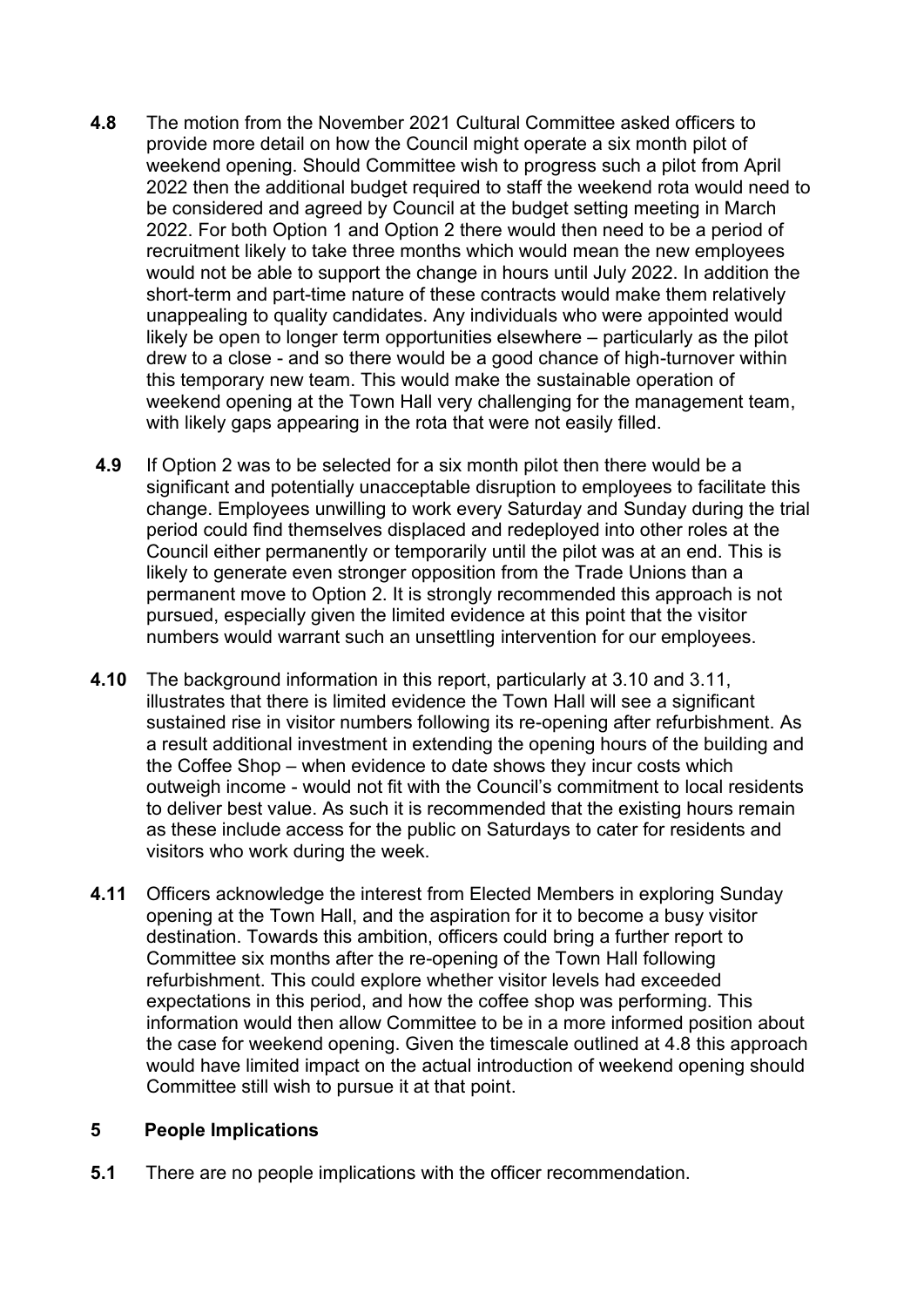- **5.2** If Committee wished to open on Sundays using either option outlined in the Main Issues then there would be an increased level of pressure on employees working Sunday mornings for the reasons outlined at 4.2.
- **5.3** If Committee opted for Option 1 then there would be a recruitment process to appoint an additional part-time team to cover Friday to Sunday. This is likely to involve seven posts.
- **5.4** If Committee opted for Option 2 then this would require a contractual change for up to five existing employees. The negative implication of this was outlined at 4.7 and 4.9. There would also be a recruitment process for two part-time posts to cover Monday to Wednesday operation at the Town Hall. It should be acknowledged that the Equality Impact Assessment highlighted that this move would have a negative impact on one equality group, namely women, as the existing employees who would be affected by the contractual changes are exclusively women.
- **5.5** If Committee opted for Option 1 or Option 2 then these changes would need to take effect in 2022/23 to allow for the contractual discussions with employees and parallel recruitment processes.

#### **6 Financial & Procurement Implications**

- **6.1** If Committee agrees with the recommendations of this report there will be no budget implication for the Council.
- **6.2** If Committee agrees to progress with Option 1 (full opening) then there will be an estimated additional revenue cost of £125,000 per year.
- **6.3** If Committee agrees to progress with Option 2 (public closure on Mon/Tue) then there will be an estimated additional revenue cost of £50,000 per year.
- **6.4** The Cultural Committee has delegated powers to implement its functions, remit and responsibilities as detailed above. Any additional revenue costs arising from a decision in relation to the above would need to be considered by Council when the 2022/23 budget is agreed in March 2022.
- **6.5** There are no procurement implications from this report.

#### **7 Risk Analysis**

**7.1** There is a risk that not opening on a Sunday reduces the opportunity for those who work during the week to visit the Museum and Gallery at the Town Hall. This is mitigated by the fact that the building is open to the public on Saturdays, with limited demand, and by the fact that visitor numbers have previously been broadly the same on weekdays and on Saturdays.